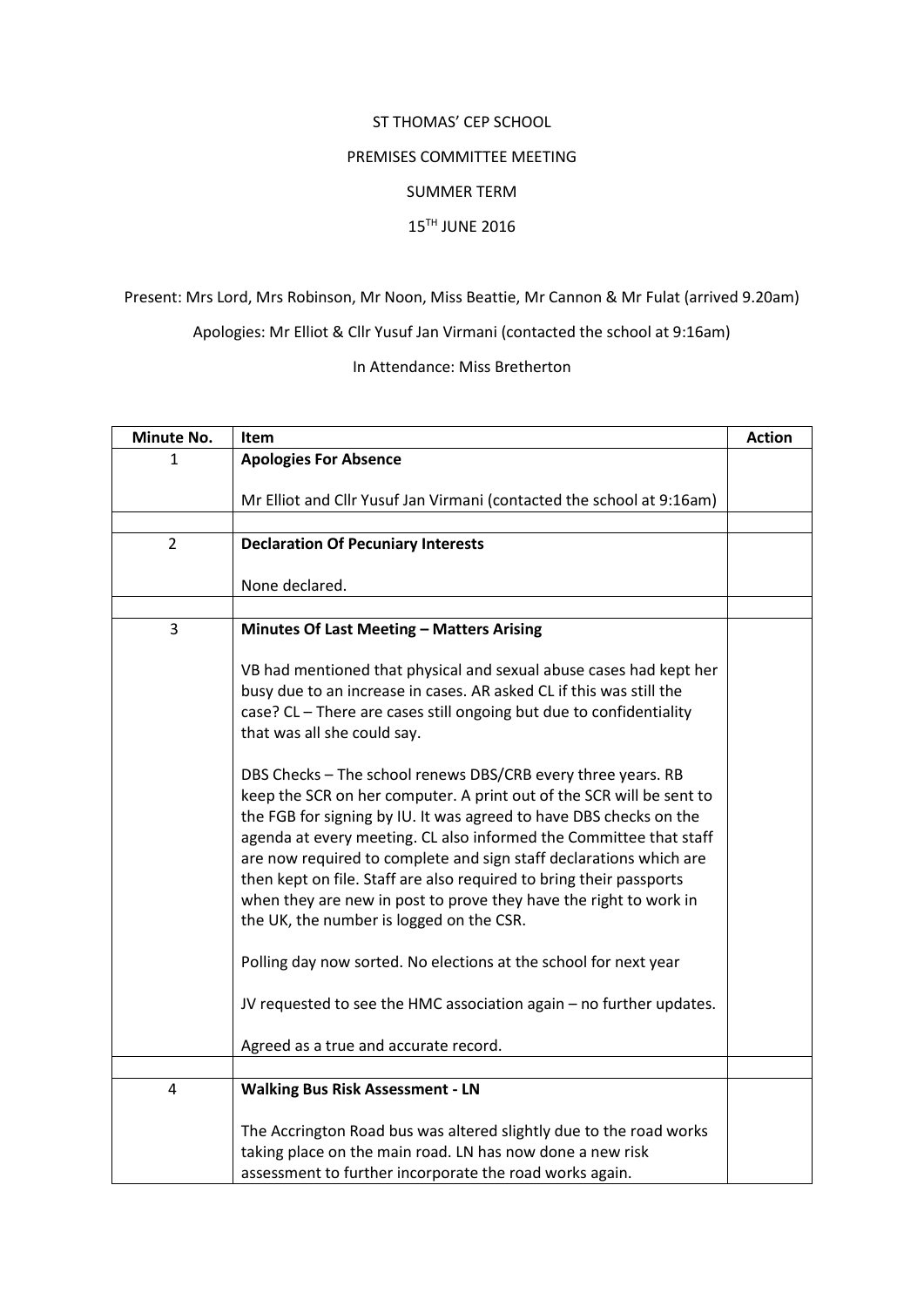|                | The building work should be completed by September 2016.                                                                                                                                                                                                                                                                                                         |  |
|----------------|------------------------------------------------------------------------------------------------------------------------------------------------------------------------------------------------------------------------------------------------------------------------------------------------------------------------------------------------------------------|--|
|                |                                                                                                                                                                                                                                                                                                                                                                  |  |
|                |                                                                                                                                                                                                                                                                                                                                                                  |  |
|                |                                                                                                                                                                                                                                                                                                                                                                  |  |
| 5              | <b>Pupil Premium</b>                                                                                                                                                                                                                                                                                                                                             |  |
|                | All staff are aware of which children are eligible and what strategies<br>are place.                                                                                                                                                                                                                                                                             |  |
|                | When staff progress meetings are conducted the teacher have to<br>discuss their children and what progress they are making. They<br>receive a pro forma which is designed to review and close the gap<br>which is a priority. They can also request anything they feel the child<br>might need.                                                                  |  |
|                | Target Tracker is a new program of software the school is using. It<br>enables staff to compare children entitled to Pupil Premium against<br>different markers to show progress, what has been achieved and<br>next steps. This software is not just for Pupil Premium Children.<br>The school is currently working on spreading the data with high<br>schools. |  |
|                |                                                                                                                                                                                                                                                                                                                                                                  |  |
| 6              | Casserly's                                                                                                                                                                                                                                                                                                                                                       |  |
|                | The school came away from Capita Property Services as we weren't<br>satisfied with the service provided.                                                                                                                                                                                                                                                         |  |
|                | The Committee were given a presentation by LN on the school's<br>Casserly portal.                                                                                                                                                                                                                                                                                |  |
|                | CL and LN met with three different property companies and chose<br>Casserly on their value for money and the standard of service.                                                                                                                                                                                                                                |  |
|                | In twelve months time the school should have made savings.                                                                                                                                                                                                                                                                                                       |  |
| $\overline{7}$ | <b>Video Of Amina Hall</b>                                                                                                                                                                                                                                                                                                                                       |  |
|                | IU and AR took a video of 'Amina Hall' due to the extent of the<br>repairs needed to the building. The committee were shown the<br>video.                                                                                                                                                                                                                        |  |
|                | The video showed cracks on the building, broken drain pipes (which<br>makes the pavements very icy in winter), broken glass and holes in<br>the brick work.                                                                                                                                                                                                      |  |
|                | The building attracts youths who are smoking drugs around the back<br>of the building.                                                                                                                                                                                                                                                                           |  |
|                | The owner agreed to tidy up the building once the trees on school<br>grounds had been cut. The school had the trees cut over twelve<br>months ago.                                                                                                                                                                                                               |  |